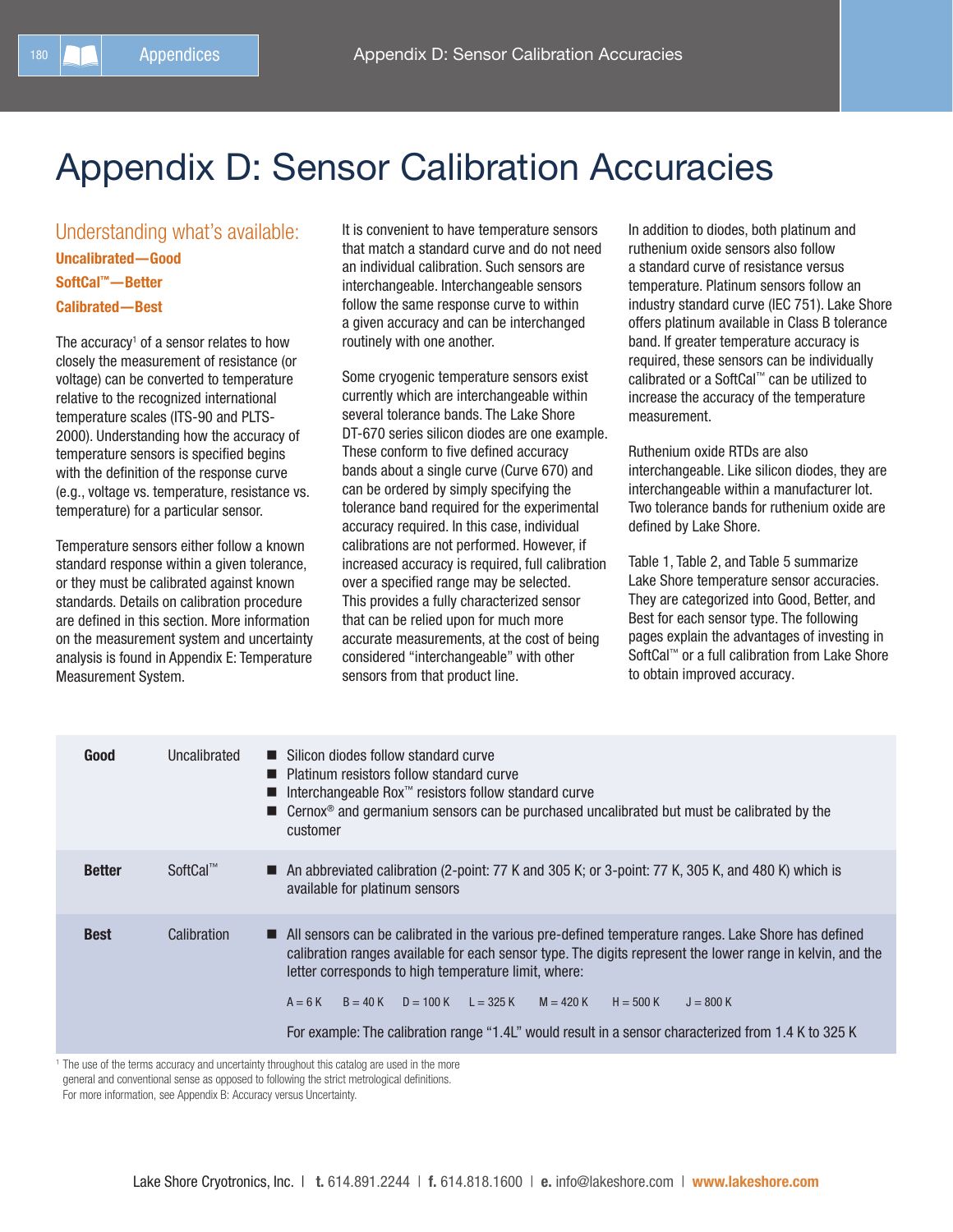# Uncalibrated—Good

With the purchase of an uncalibrated sensor you will receive:

#### Silicon diodes

- Curve 670 data (DT-670)
- **Installation instructions**

#### Platinum

- Standard IEC-751 data
- **Installation instructions**

## Ruthenium oxide

- Curve data (102, 103, or 202)
- **Installation instructions**

#### **Thermocouple**

**Reference data** 

#### Cernox®, germanium, capacitance

- Thermal cycling data-resistance, voltage, or capacitance readings at helium, nitrogen, and room temperature
- **Installation instructions**

#### Table 1—Uncalibrated sensors: typical accuracy (interchangeability)

|                          | <b>Temperature</b>            |                          |                                        |                                        |                                                    |                          |                                                    |                          |                                |                          |                          |                               |                                                    |                               |                          |
|--------------------------|-------------------------------|--------------------------|----------------------------------------|----------------------------------------|----------------------------------------------------|--------------------------|----------------------------------------------------|--------------------------|--------------------------------|--------------------------|--------------------------|-------------------------------|----------------------------------------------------|-------------------------------|--------------------------|
|                          | 0.05K                         | 0.5K                     | 1.4K                                   | 2K                                     | 4.2 K                                              | 10K                      | 20K                                                | 25 K                     | 40 K                           | 70 K                     | 100 K                    | 305K                          | 400 K                                              | 500 K                         | 670K                     |
| <b>Silicon diode</b>     |                               |                          |                                        |                                        |                                                    |                          |                                                    |                          |                                |                          |                          |                               |                                                    |                               |                          |
| DT-470-SD, Band 11       | $\overline{\phantom{0}}$      |                          | $\overline{\phantom{0}}$               | $\pm 0.25$ K                           | $\pm 0.25$ K                                       | $\pm 0.25$ K             | $\pm 0.25$ K                                       | $\pm 0.25$ K             | $\pm 0.25$ K                   | $\pm 0.25$ K             | $\pm 0.25$ K             | $\pm 0.5$ K                   | ±1.0K                                              | $±1.0$ K                      |                          |
| DT-470-SD, Band 11A      |                               |                          | $\overline{\phantom{0}}$               | $\pm 0.25$ K                           | $\pm 0.25$ K                                       | $\pm 0.25$ K             | $\pm 0.25$ K                                       | $\pm 0.25$ K             | $\pm 0.25$ K                   | $\pm 0.25$ K             | $\pm 0.25$ K             | $±1\%$ of<br>temp             | $±1\%$ of<br>temp                                  | $±1\%$ of<br>temp             | $\overline{\phantom{0}}$ |
| DT-470-SD, Band 12       | $\overbrace{\phantom{13333}}$ | —                        | $\qquad \qquad -$                      | $\pm 0.5$ K                            | $\pm 0.5$ K                                        | $\pm 0.5$ K              | $\pm 0.5$ K                                        | $\pm 0.5$ K              | $\pm 0.5$ K                    | $\pm 0.5$ K              | $\pm 0.5$ K              | ±1.0K                         | ±2.0 K                                             | ±2.0 K                        |                          |
| DT-470-SD, Band 12A      | $\overline{\phantom{0}}$      |                          | $\overline{\phantom{0}}$               | $\pm 0.5$ K                            | $\pm 0.5$ K                                        | $\pm 0.5$ K              | $\pm 0.5$ K                                        | $\pm 0.5$ K              | $\pm 0.5$ K                    | $\pm 0.5$ K              | $\pm 0.5$ K              | $±1\%$ of<br>temp             | $±1\%$ of<br>temp                                  | $±1\%$ of<br>temp             | $\overline{\phantom{0}}$ |
| DT-470-SD, Band 13       | $\overline{\phantom{0}}$      | —                        | $\overline{\phantom{0}}$               | ±1.0K                                  | ±1.0 K                                             | ±1.0K                    | ±1.0K                                              | $±1.0$ K                 | ±1.0 K                         | $±1.0$ K                 | ±1.0 K                   | $±1\%$ of<br>temp             | $±1\%$ of<br>temp                                  | $±1\%$ of<br>temp             | $\overline{\phantom{0}}$ |
| DT-471-SD                |                               |                          | —                                      |                                        |                                                    | $±1.5$ K                 | ±1.5K                                              | $±1.5$ K                 | ±1.5K                          | $±1.5$ K                 | ±1.5K                    | temp                          | $\pm$ 1.5% of $\pm$ 1.5% of<br>temp                | $\pm$ 1.5% of<br>temp         | —                        |
| DT-414                   |                               | $\overline{\phantom{0}}$ | $\overline{\phantom{0}}$               | ±1.5K                                  | $±1.5$ K                                           | $±1.5$ K                 | ±1.5K                                              | $±1.5$ K                 | ±1.5K                          | ±1.5K                    | ±1.5K                    | $±1.5%$ of<br>temp            | $\overline{\phantom{0}}$                           |                               | $\overline{\phantom{0}}$ |
| DT-421                   |                               | $\overline{\phantom{0}}$ |                                        |                                        |                                                    |                          | $\pm 2.5$ K                                        | $\pm 2.5$ K              | $\pm 2.5$ K                    | $\pm 2.5$ K              | $\pm 2.5$ K              | $±1.5%$ of<br>temp            |                                                    |                               | $\overline{\phantom{0}}$ |
| DT-670-SD, Band A        |                               | $\overline{\phantom{0}}$ | $\overline{\phantom{0}}$               | $\pm 0.25$ K                           | $\pm 0.25$ K                                       | $\pm 0.25$ K             | $\pm 0.25$ K                                       | $\pm 0.25$ K             | $\pm 0.25$ K                   | $\pm 0.25$ K             | $\pm 0.25$ K             | $\pm 0.5$ K                   | $\pm 0.5$ K                                        | $\pm 0.5$ K                   | $\overline{\phantom{0}}$ |
| DT-670-SD, Band B        |                               |                          | $\overline{\phantom{0}}$               | $\pm 0.5$ K                            | $\pm 0.5$ K                                        | $\pm 0.5$ K              | $\pm 0.5$ K                                        | $\pm 0.5$ K              | $\pm 0.5$ K                    | $\pm 0.5$ K              | $\pm 0.5$ K              | $\pm 0.5$ K                   | ±0.33%<br>of temp                                  | ±0.33%<br>of temp             | —                        |
| DT-670-SD, Band C        |                               | $\overline{\phantom{0}}$ |                                        | ±1.0K                                  | ±1.0K                                              | $±1.0$ K                 | $±1.0$ K                                           | $±1.0$ K                 | ±1.0K                          | ±1.0K                    | $±1.0$ K                 | $±1.0$ K                      | $\pm 0.5\%$ of<br>temp                             | $\pm 0.5\%$ of<br>temp        |                          |
| DT-670-SD, Band D        |                               |                          | -                                      |                                        |                                                    |                          | $\overline{\phantom{0}}$                           | $\pm 0.25$ K             | $\pm 0.25$ K                   | $\pm 0.25$ K             | $\pm 0.25$ K             |                               | $\pm 0.50$ K $\pm 0.2\%$ of $\pm 0.2\%$ of<br>temp | temp                          | $\overline{\phantom{0}}$ |
| DT-670-SD, Band E        |                               |                          |                                        |                                        |                                                    |                          |                                                    | $\pm 0.25$ K             | $\pm 0.25$ K                   | $\pm 0.25$ K             | $\pm 0.25$ K             | ±0.25%<br>of temp             | ±0.25%<br>of temp                                  | ±0.25%<br>of temp             | $\overline{\phantom{0}}$ |
| <b>Platinum</b>          |                               |                          |                                        |                                        |                                                    |                          |                                                    |                          |                                |                          |                          |                               |                                                    |                               |                          |
| PT-102                   | $\overline{\phantom{m}}$      | $\overline{\phantom{0}}$ | $\overline{\phantom{0}}$               |                                        |                                                    | $\overline{\phantom{0}}$ | —                                                  | $\overline{\phantom{0}}$ | $\qquad \qquad \longleftarrow$ | ±1.3 K                   | $±1.2$ K                 | $\pm 0.5$ K                   | $\pm 0.9$ K                                        | ±1.4K                         | $\pm 2.3$ K              |
| PT-103                   |                               |                          |                                        |                                        |                                                    |                          |                                                    | -                        | $\overline{\phantom{0}}$       | ±1.3 K                   | $±1.2$ K                 | $\pm 0.5$ K                   | $\pm 0.9$ K                                        | ±1.4K                         | $\pm 2.3$ K              |
| PT-111                   |                               |                          |                                        |                                        |                                                    |                          |                                                    | -                        | $\overline{\phantom{0}}$       | ±1.3 K                   | $±1.2$ K                 | $\pm 0.5$ K                   | $\pm 0.9$ K                                        | ±1.4K                         | $\pm 2.3$ K              |
| $\text{Rox}^{\text{TM}}$ |                               |                          |                                        |                                        |                                                    |                          |                                                    |                          |                                |                          |                          |                               |                                                    |                               |                          |
| <b>RX-102A-AA</b>        | $±10$ mK                      | $±25$ mK                 | $±50$ mK                               | $\pm 75$ mK                            | $\pm$ 125 mK $\pm$ 300 mK                          |                          | $±1.25$ K                                          | ±1.5K                    | ±4.0 K                         | $\overline{\phantom{0}}$ | $\overline{\phantom{0}}$ | $\overline{\phantom{0}}$      | $\overline{\phantom{0}}$                           | $\overline{\phantom{0}}$      | $\overline{\phantom{0}}$ |
| RX-102A-AA-M             | $±5$ mK                       | $±20$ mK                 | $±25$ mK                               | $\pm 40$ mK                            |                                                    |                          | $\pm$ 75 mK $\pm$ 200 mK $\pm$ 500 mK $\pm$ 750 mK |                          | ±1.5K                          | —                        | $\overline{\phantom{0}}$ | $\overline{\phantom{0}}$      | —                                                  | $\overline{\phantom{0}}$      |                          |
| <b>RX-202A-AA</b>        | $±15$ mK                      | $±30$ mK                 | $\pm$ 100 mK $\pm$ 125 mK $\pm$ 250 mK |                                        |                                                    | $±1$ K                   | $\pm 2.5$ K                                        | $\pm 3$ K                | ±5.0K                          | $\overline{\phantom{0}}$ | $\overline{\phantom{0}}$ | $\overbrace{\phantom{12332}}$ | —                                                  | $\overbrace{\phantom{12332}}$ | —                        |
| RX-202A-AA-M             | $±10$ mK                      | $±25$ mK                 | $±50$ mK                               |                                        | $\pm$ 75 mK $\pm$ 150 mK $\pm$ 500 mK              |                          | ±1.0K                                              | ±1.5K                    | ±2.0 K                         | $\overline{\phantom{0}}$ | $\overline{\phantom{0}}$ | $\overline{\phantom{0}}$      | -                                                  | —                             |                          |
| RX-103A-AA               |                               | $\overline{\phantom{0}}$ |                                        | $\pm$ 150 mK $\pm$ 180 mK $\pm$ 400 mK |                                                    | ±1 K                     | ±2.0 K                                             | $\pm 2.5$ K              | ±4.0 K                         |                          |                          |                               | —                                                  |                               |                          |
| RX-103A-AA-M             |                               | $\overline{\phantom{0}}$ | $\pm 50$ mK                            |                                        | $\pm 75$ mK $\pm 100$ mK $\pm 300$ mK $\pm 700$ mK |                          |                                                    | $±1$ K                   | ±1.5K                          |                          |                          |                               |                                                    |                               |                          |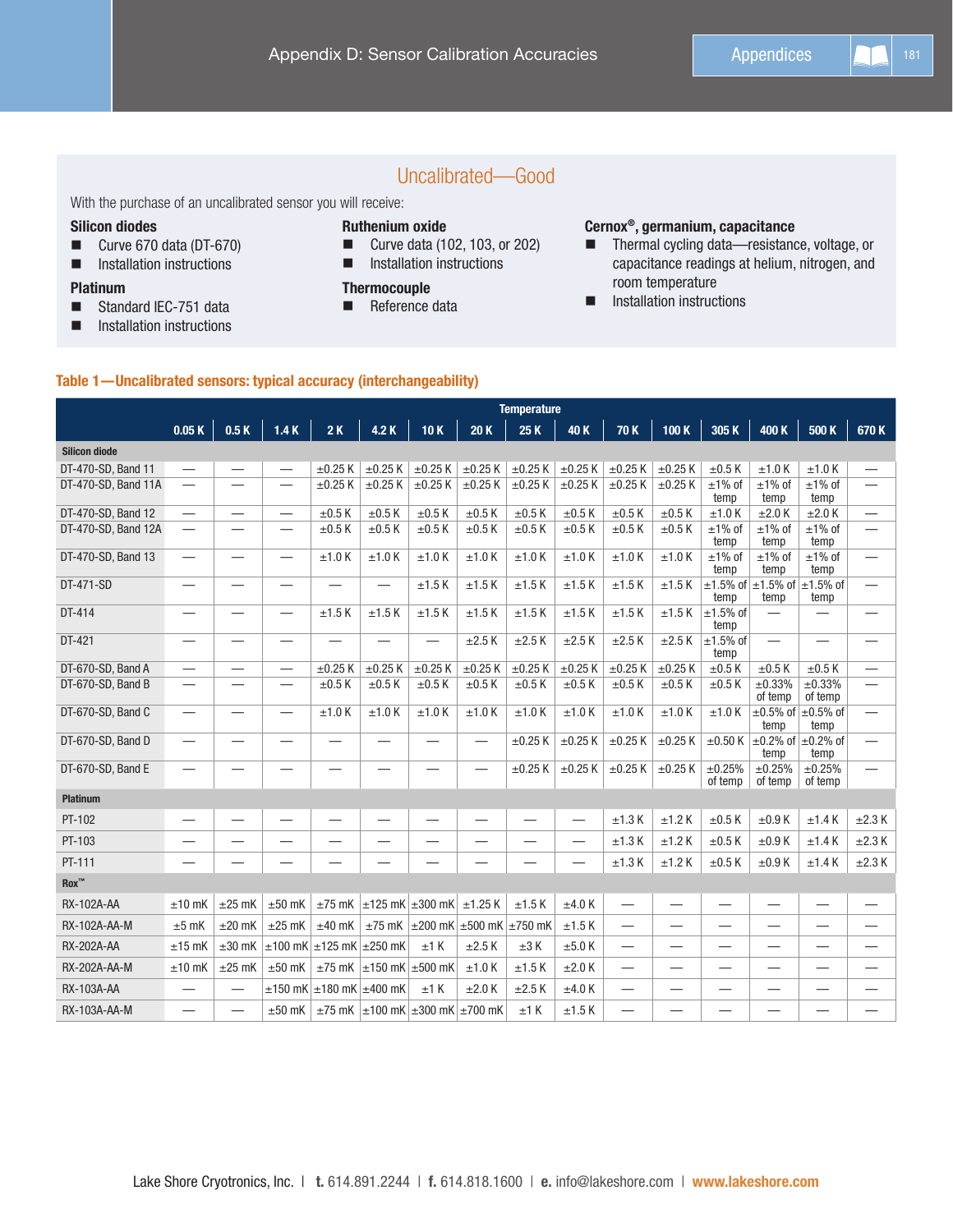# SoftCal™—Better

SoftCal™ is only available with platinum resistors. With the purchase of SoftCal™ you will receive:

- Interpolation table and breakpoint interpolation table
- $\blacksquare$  2-point calibration report (thermal cycling data at LN<sub>2</sub> and room temperature K) OR
- $\blacksquare$  3-point calibration report (thermal cycling data at LHe, LN<sub>2</sub>, and either 305 K or 480 K)

The temperature characteristics of Lake Shore temperature sensors are extremely predictable, and exhibit excellent uniformity from device to device. The SoftCal™ feature (sensor specific interpolation/ extrapolation techniques) allows an abbreviated calibration, based on two or three calibration points, to generate a resistance versus temperature or voltage versus temperature curve over the useful range of selected sensors with remarkable accuracy. In the case of

the Lake Shore platinum resistance sensors, the SoftCal™ procedure makes small adjustments to the IEC-751 curve so that the resulting curve matches the resistance versus temperature characteristic of the individual sensor more closely. SoftCal™ provides the means to generate accurate, inexpensive calibrations for selected Lake Shore sensors to use with either Lake Shore temperature controllers and monitors or the customer's own readout electronics.

#### Table 2—SoftCal™ (2- and 3-point soft calibration sensors): typical accuracy

|                        | 70 K         | 305K         | 400K         | 475K         | 500 K    | 670K        |
|------------------------|--------------|--------------|--------------|--------------|----------|-------------|
| <b>Platinum</b>        |              |              |              |              |          |             |
| $PT-102-2S^2$          | $\pm 0.25$ K | $\pm 0.25$ K | $\pm 0.9$ K  | $±1.3$ K     | ±1.4K    | $\pm 2.3$ K |
| PT-103-2S <sup>2</sup> | $\pm 0.25$ K | $\pm 0.25$ K | $\pm 0.9$ K  | $±1.3$ K     | ±1.4K    | $\pm 2.3$ K |
| $PT-111-2S^2$          | $\pm 0.25$ K | $\pm 0.25$ K | $\pm 0.9$ K  | $±1.3$ K     | $+1.4 K$ | $\pm 2.3$ K |
| $PT-102-3S3$           | $\pm 0.25$ K | $\pm 0.25$ K | $\pm 0.25$ K | $\pm 0.25$ K | ±1.4K    | $\pm 2.3$ K |
| PT-103-3S <sup>3</sup> | $\pm 0.25$ K | $\pm$ 0.25 K | $\pm$ 0.25 K | $\pm 0.25$ K | ±1.4K    | $\pm 2.3$ K |
| $PT-111-3S3$           | $\pm 0.25$ K | $\pm$ 0.25 K | $\pm 0.25$ K | $\pm 0.25$ K | $+1.4 K$ | $\pm 2.3$ K |

<sup>2</sup> 2S (2-point at 77 K and 305 K)

<sup>3</sup> 3S (3-point at 77 K, 305 K, and 480 K)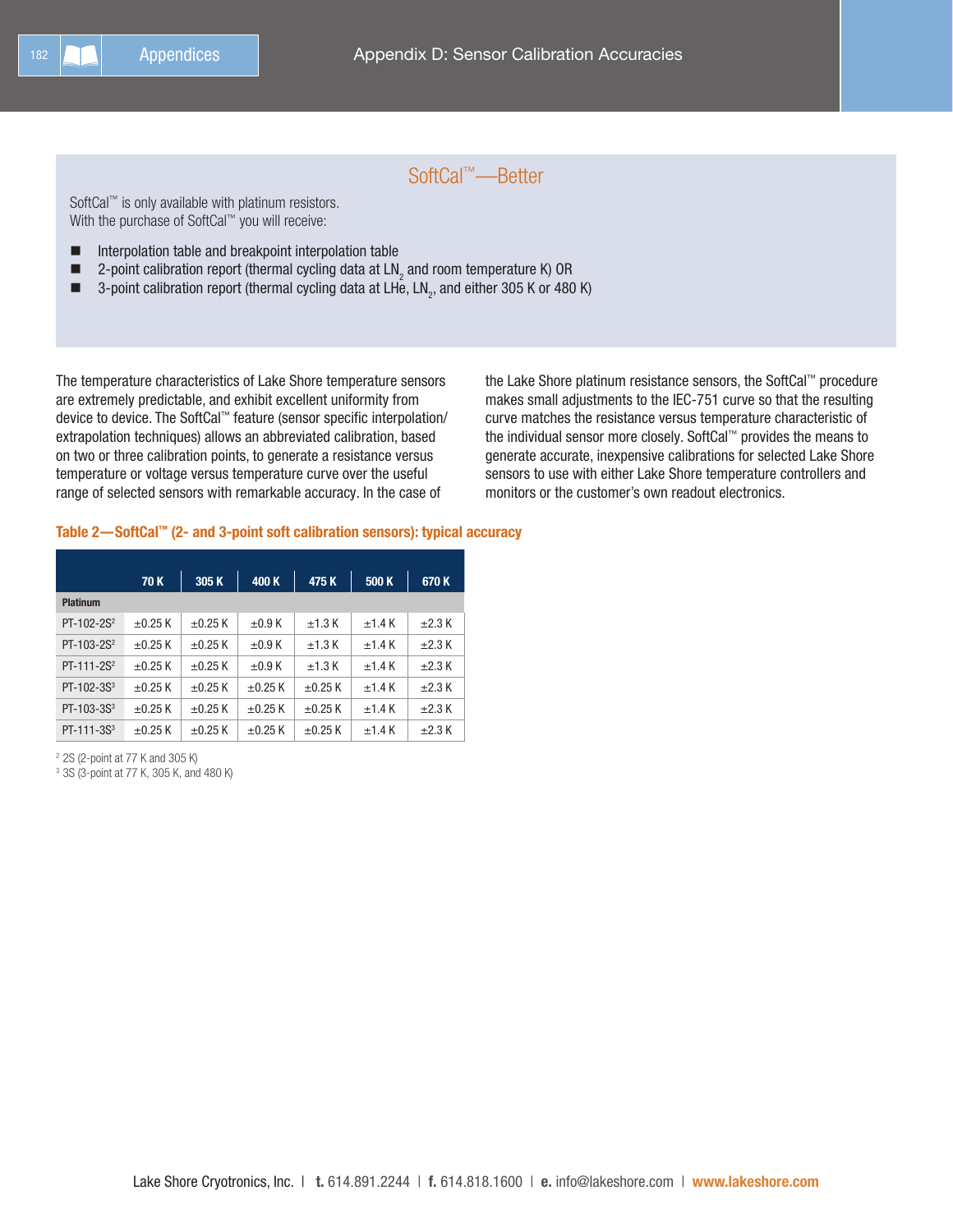# Calibrated—Best

Lake Shore calibrations include the following:

- Certificate of calibration
- Calibration data plot
- Calibration test data
- **Polynominal fit equation and fit comparisons** (temperature as a function of resistance or voltage)

Lake Shore provides precision temperature calibrations for all sensor types, and Lake Shore calibrations are traceable to internationally recognized temperature scales.

Above 0.65 K, calibrations are based on the International Temperature Scale of 1990 (ITS-90). The ITS-90 scale became the official international temperature scale on January 1, 1990; it supersedes the International Practical Temperature Scale of 1968 (IPTS-68) and the 1976 Provisional Temperature Scale (EPT-76). Internally, this scale is maintained on a set of germanium, rhodium-iron, and platinum standards grade secondary thermometers calibrated at the U.S. National Institute of Standards and Technology (NIST) or Great Britain's National Physical Laboratory (NPL), or another recognized national metrology laboratory. Working standard thermometers are calibrated against, and routinely intercompared with, these secondary standards.

For temperatures below 0.65 K, Lake Shore calibrations are based on the Provisional Low Temperature Scale of 2000 (PLTS 2000) adopted by the Comité International des Poids et Mesures in October 2000. Internally, this scale is maintained on a set of germanium and rhodiumiron resistance thermometers calibrated at the U.S. National Institute of Standards and Technology, Great Britain's National Physical Laboratory, or Germany's Physikalisch-Technische Bundesanstalt (PTB). Working standard thermometers are calibrated against, and routinely intercompared with, these secondary standards along with a nuclear orientation thermometer and superconducting fixed points sets.

#### Calibration method

Lake Shore performs comparison calibrations measuring the resistance or forward voltage of both the sensor under test and the working standard thermometer. All measurements are performed in a four-lead fashion to eliminate lead resistance.

The sensors to be calibrated are mounted, along with appropriate known standards, in a copper block designed to accommodate a variety of sensor styles. This block is enclosed within a quasi-adiabatic copper radiation shield, which, in turn, is thermally isolated within an outer vacuum jacket.

- Interpolation table (resistance or voltage as a function of temperature)
- **Breakpoint interpolation table**
- Instrument breakpoint table

Constant temperature of the block is achieved by an appropriately mounted heater and precision temperature controller. The electrical, mechanical, and thermal designs of the calibration probe provide extremely stable and uniform temperatures within the copper block.

The calibration process above 4.2 K is computer controlled and the calibration data collected automatically. Data points are usually not at integer temperatures since the primary concern is temperature stability near a data point rather than the specific value. The precise temperature for each data point is subsequently determined. The typical number of data points collected is listed in Table 4 (page 185).

Calibration data is provided for each calibration, together with a calibration data plot and polynomial fits to that raw data, along with a computer generated smoothed interpolation table which is listed as a function of temperature. For resistance sensors, the raw data is given as temperature (T) and resistance (R); the interpolation table shows T, R, dR/dT and dimensionless sensitivity d(log R)/d(log T). For diode sensors, the raw data is given as forward voltage (V) and temperature (T), and the interpolation table presents T, V, and dV/dT.

The specific techniques for generating and controlling calibration temperatures vary, depending on the temperature involved.

Calibrations performed over a wide temperature span frequently entail the consecutive use of a variety of procedures and equipment. In these cases, data points are routinely overlapped to assure integrity of the calibration. The sections that follow describe the specific techniques used for the various temperature ranges.

#### Calibration method—1.2 K to 330 K

Temperatures from 1.2 K to 4.2 K are achieved by filling a He-4 subpot attached to the copper sensor block and pumping on the subpot through a vacuum regulator valve. Temperatures above 4.2 K are achieved by applying controlled power to a heater while the entire probe assembly remains immersed in liquid helium. In either case, the sensors themselves are maintained in a vacuum.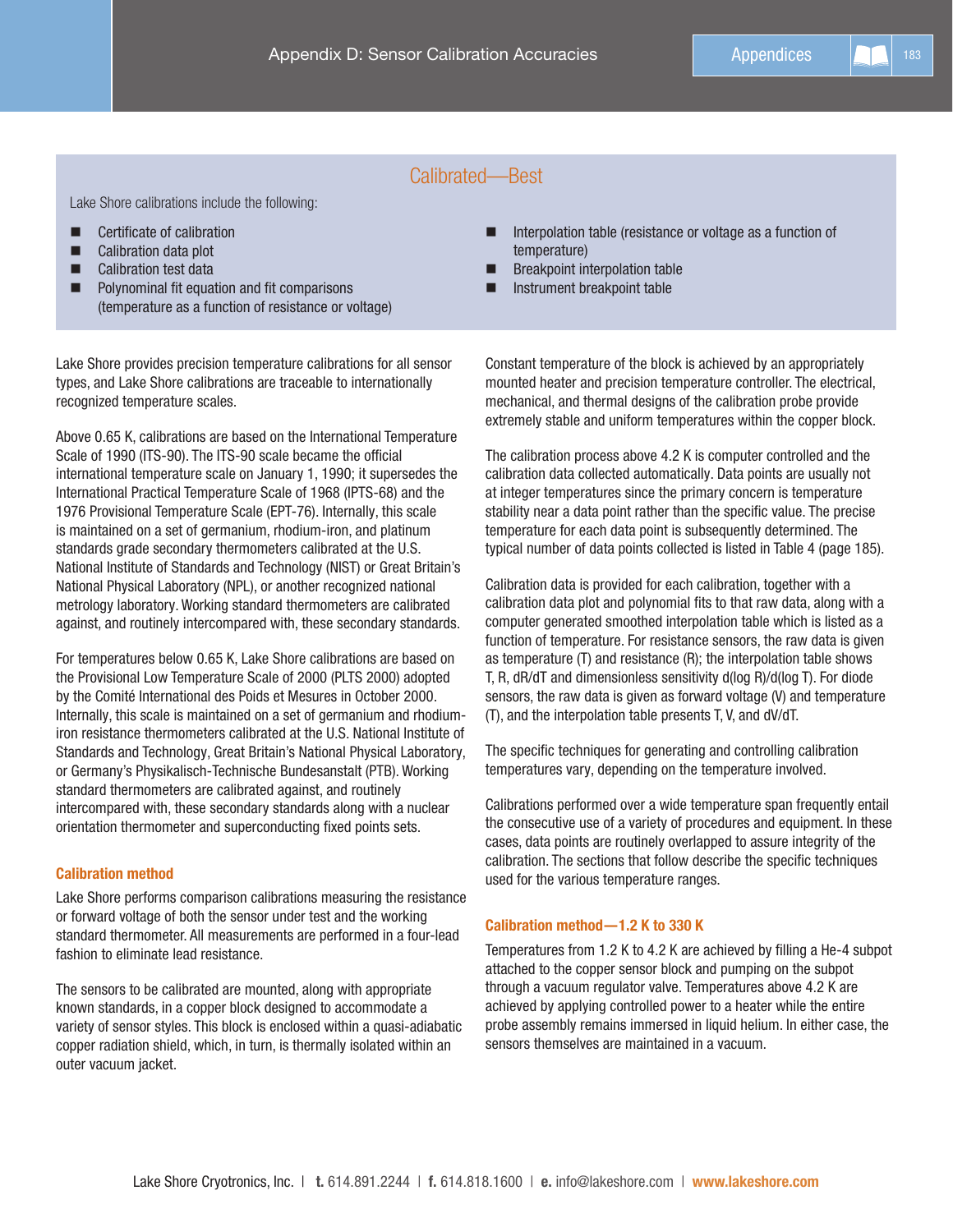Extreme care is taken to ensure that the sensor block is thermally stable before calibration data is collected. The computer examines successive and interposed measurements of both the known standards and the sensors being calibrated at each data point to verify temperature stability.

Once temperature has stabilized, an appropriate DC excitation current is applied to the thermometer, and the resulting voltage is measured. In the case of resistance sensors, currents from 0.01 mA to 5 mA are selected as required. Sensor voltage is maintained between 1 mV and 3 mV for Cernox®, carbon-glass, germanium, and Rox™ elements up to 300 kΩ. Higher resistances are measured using a fixed current of 0.01 mA. Sensor power is held between 1 mW and 10 mW for platinum and rhodium-iron resistors.

For resistors, successive voltage readings taken with the current applied in opposite polarities are averaged together to eliminate thermal EMFs from the data. The resistance of the sensing element is determined and reported to five significant figures at each temperature.

Diode thermometers are normally excited with a 10  $\mu$ A current ( $\pm$ 0.1%) and the resulting forward voltage reported to five significant figures.

#### Calibration method—below 1.2 K

Calibration temperatures below 1.2 K are produced in a dilution refrigerator. Techniques similar to those for higher temperatures are followed to ensure reliable calibration data. The need for increased care at these lower temperatures, however, requires greater involvement on the part of a skilled system technician and less reliance on automation.

Sensors are measured with a Lake Shore Model 370 AC resistance bridge operated at 13.7 Hz. Germanium and Rox™ sensors are maintained at a nominal excitation voltage of 20 µV RMS (0.05 K to 0.1 K) or 63 µV RMS (0.1 K to 1.2 K). Cernox® sensors are maintained at a nominal excitation voltage of 20 µV RMS from 0.1 K to 0.5 K and 63 µV RMS from (0.5 K to 1.2 K).

#### Accuracy considerations

The uncertainty associated with a sensor calibration is the net result of each step in the calibration process. A temperature scale disseminated by national standards laboratories is transferred to secondary thermometers maintained by Lake Shore. Those thermometers are used to calibrate in-house working standard thermometers which are then used to calibrate commercial thermometers. Each step introduces an uncertainty that depends on the instrumentation used in the calibration and the specific temperature dependent characteristics of the sensor type calibrated. Other considerations such as calibration block uniformity and stability must also be accounted for. As a result, the calibration accuracy varies with both temperature range and sensor type. Table 3 summarizes the uncertainties associated with the raw data for Lake Shore calibrations.

#### Note: The values are the expanded uncertainty based upon a 95% (2 σ) confidence limit with respect to ITS-90.

In practice, however, the uncertainty of subsequent measurements performed with a calibrated sensor should include an additional uncertainty related to the short-term reproducibility of the sensor.

A summary of total calibration uncertainty for selected Lake Shore sensors at specific temperatures is given in Table 5. Errors in each case are expressed in millikelvin deviation from ITS-90 or PLTS-2000. The values in this table reflect the combination of all calibration uncertainties, and the short-term reproducibility upon temperature cycling. It should be noted that at a given temperature, uncertainties are highest for sensors with lowest normalized sensitivity [(1/R)(dR/dT) or (T/R)(dR/dT)] due to the low signal-to-noise ratio.

Lake Shore's calibration facility and procedures for diode and resistance sensor calibrations are traceable to recognized national metrology laboratories and are in compliance with ISO 9001. See page 188 regarding recalibration information.

|       | Germanium   |             |             | Cernox <sup>®</sup> |             |             |              | <b>Platinum</b> |             | <b>Diode</b> |             |             |
|-------|-------------|-------------|-------------|---------------------|-------------|-------------|--------------|-----------------|-------------|--------------|-------------|-------------|
|       |             | 1010        | 1030        | 1050                | 1070        | 1080        | $100 \Omega$ | $25 \Omega$     | 102A        | 103A         | 202A        |             |
| 1.4K  | $±4$ mK     | $±4$ mK     | $±4$ mK     | $±4$ mK             |             |             |              |                 | $±4$ mK     | $±4$ mK      | $±4$ mK     | $±7$ mK     |
| 4.2 K | $±4$ mK     | $±4$ mK     | $±4$ mK     | $±4$ mK             | $±4$ mK     |             |              | –               | $±4$ mK     | $±6$ mK      | $±5$ mK     | $±5$ mK     |
| 10K   | $±4$ mK     | $±5$ mK     | $±5$ mK     | $±4$ mK             | $±4$ mK     |             |              | –               | $±10$ mK    | $±15$ mK     | $±12$ mK    | $±6$ mK     |
| 20K   | $±8$ mK     | $±10$ mK    | $±9$ mK     | $\pm 8$ mK          | $±8$ mK     | $\pm 8$ mK  | $±9$ mK      | $±10$ mK        | $\pm 35$ mK | $\pm 35$ mK  | $\pm 28$ mK | $±9$ mK     |
| 30K   | $±9$ mK     | $±13$ mK    | $±11$ mK    | $±9$ mK             | $±9$ mK     | $±9$ mK     | $±9$ mK      | $±9$ mK         | $±76$ mK    | $\pm$ 61 mK  | $±46$ mK    | $\pm 31$ mK |
| 50 K  | $±11$ mK    | $±18$ mK    | $±14$ mK    | $±12$ mK            | $±12$ mK    | $±11$ mK    | $±10$ mK     | $±10$ mK        | –           |              |             | $\pm 37$ mK |
| 100 K | $\pm 20$ mK | $\pm 29$ mK | $\pm 22$ mK | $±17$ mK            | $±16$ mK    | $±14$ mK    | $±11$ mK     | $±12$ mK        | –           |              | –           | $\pm 32$ mK |
| 300 K |             | $\pm 78$ mK | $\pm 60$ mK | $±46$ mK            | $±45$ mK    | $\pm 36$ mK | $\pm$ 24 mK  | $\pm$ 24 mK     | –           |              |             | $\pm 35$ mK |
| 400 K |             | $±124$ mK   | $±94$ mK    | $\pm 74$ mK         | $\pm 72$ mK | $\pm 60$ mK | $±45$ mK     | $±45$ mK        | _           |              |             | $±49$ mK    |
| 500 K |             |             |             |                     |             |             | $±51$ mK     | $±51$ mK        |             |              |             | $±54$ mK    |

#### Table 3-Calibration uncertainty for Lake Shore calibration for selected sensors<sup>4</sup>

<sup>4</sup> All uncertainties are with respect to ITS-90 and represent an approximate 95% configience interval using a coverage factor k=2.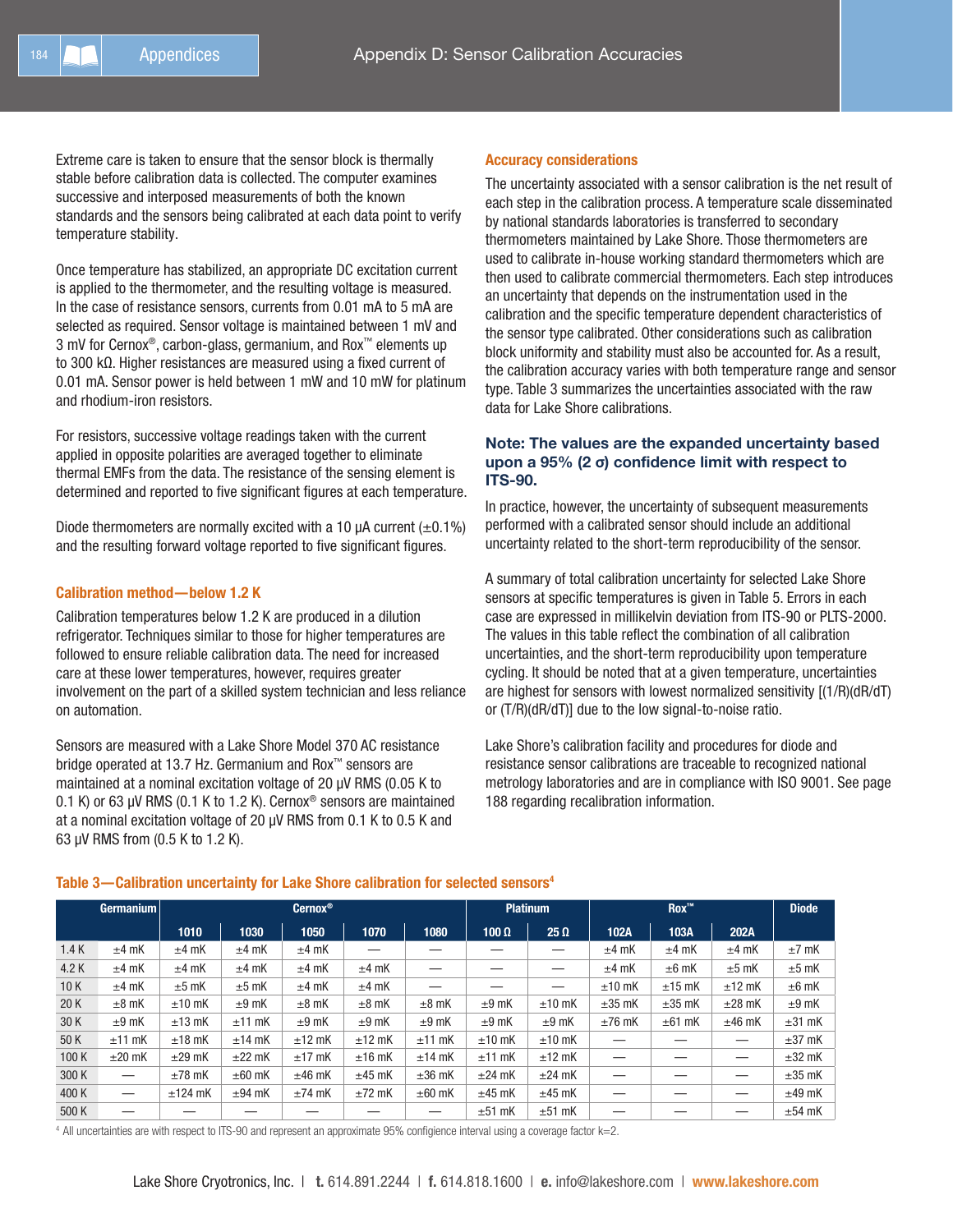#### Lake Shore calibrations include:

1. Certificate of calibration—This states the traceability of the calibrations performed by Lake Shore to international temperature scales and standards.

2. Calibration data—The measured test data (resistance or forward voltage) is plotted as a function of the temperature. A straight-line interpolation is shown between the data points as a visual aid to the behavior of the sensor.

3. Calibration data plot—This table contains the actual calibration data recorded during the calibration of the temperature sensor. The indicated temperatures are those measured using the standard thermometers maintained by Lake Shore, while the voltage or resistance values are the measurements recorded on the device being calibrated.

#### Table 4—Number of calibration data points

| Range (K)                               | <b>Typical</b><br>number<br>of data points | <b>Interpolation calibration</b><br>printout interval |
|-----------------------------------------|--------------------------------------------|-------------------------------------------------------|
| 0.050 to 0.100                          | 6                                          | 0.005                                                 |
| 0.100 to 0.300                          | 9                                          | 0.010                                                 |
| 0.300 to 0.500                          | 5                                          | 0.020                                                 |
| $0.500 \text{ to } 1.00$                | 7                                          | 0.050                                                 |
| 1.00 to $2.00$                          | 18                                         | 0.10                                                  |
| 2.00 to 5.00                            |                                            | 0.20                                                  |
| 5.00 to 10.0                            | 40                                         | 0.50                                                  |
| 10.0 to 30.0                            |                                            | 1.0                                                   |
| 30.0 to 40.0                            |                                            | 2.0                                                   |
| 40 to 100                               |                                            | 5.0                                                   |
| 100 to 300                              | 28                                         | 5.0                                                   |
| 300 to 380                              |                                            | 5.0                                                   |
| 340 to 480 (silicon diodes)             | 10                                         | 5.0                                                   |
| 340 to 480 platinum (400 K upper limit) | 15                                         | 5.0                                                   |
| 480 to 800 platinum sensors only        | $\overline{2}$                             | 5                                                     |

4. Curve fit—A curve fit is given for each sensor, allowing temperature to be calculated from the measurement of the forward voltage (diodes) or the resistance. One of two curve fit types are used: the first curve fit type is a polynomial equation based on the Chebychev polynomials; the second curve fit type is based on a cubic spline routine. Cubic spline routines are preferred when fitting a rapidly varying function or when smoothing is not desired. In general, the differences between the spline technique and the polynomial fits will be considerably less than the measurement uncertainties.

#### Chebychev polynomial fits

A polynomial equation based on the Chebychev polynomials has the form

$$
T(X) = \Sigma a_n t_n(X)
$$
 Eqn. 1

where T(X) represents the temperature in kelvin,  $t_{\scriptscriptstyle \rm n}$ (X) is a Chebychev polynomial,  $\mathsf{a}_{_\mathsf{h}}$  represents the Chebychev coefficient, and the summation is performed from 0 to the order of the fit. The parameter X is a normalized variable given by

$$
X = ((Z-ZL)-(ZU-Z))/(ZU-ZL).
$$
 Eqn. 2

For diodes, Z is simply the voltage V. For resistors, Z is either the resistance R or  $Z = log_{10}(R)$  depending on the behavior of the resistance with temperature.  $\mathsf{Z}_\mathsf{L}$  and  $\mathsf{Z}_\mathsf{U}$  designate the lower and upper limit of the variable Z over the fit range.

The Chebychev polynomials can be generated from the recursion relation

$$
t_{n+1}(X) = 2Xt_n(X) - t_{n-1}(X)
$$
 Eqn. 3

where  $t_{0}$ (X) = 1,  $t_{1}$ (X) = X

Alternately, these polynomials are given by

$$
t_n(X) = \cos [n \cdot \arccos(X)].
$$
 Eqn. 4

All the necessary parameters for using equations 1 through 4 to calculate temperatures from either resistance or voltage are given in the calibration report. This includes the Chebychev coefficients, Z. and  $Z_{\shortparallel}$ , and also the definition of Z. Depending on the sensor being calibrated and the calibration range, several different fit ranges may be required to span the full temperature range adequately.

The use of Chebychev polynomials is no more complicated than the use of the regular power series, and they offer significant advantages in the actual fitting process. The first step is to transform the measured variable, either R or V, into the normalized variable using equation 2. Equation 1 is then used in combination with equation 3 or 4 to calculate the temperature.

An interesting and useful property of the Chebychev fits is evident in the form of the Chebychev polynomial given in equation 4. The cosine function requires that  $[t_n(X)] \leq 1$ , so no term in equation 1 will be greater than the absolute value of the coefficient. This property makes it easy to determine the contribution of each term to the temperature calculation and where to truncate the series if the full accuracy of the fit is not required.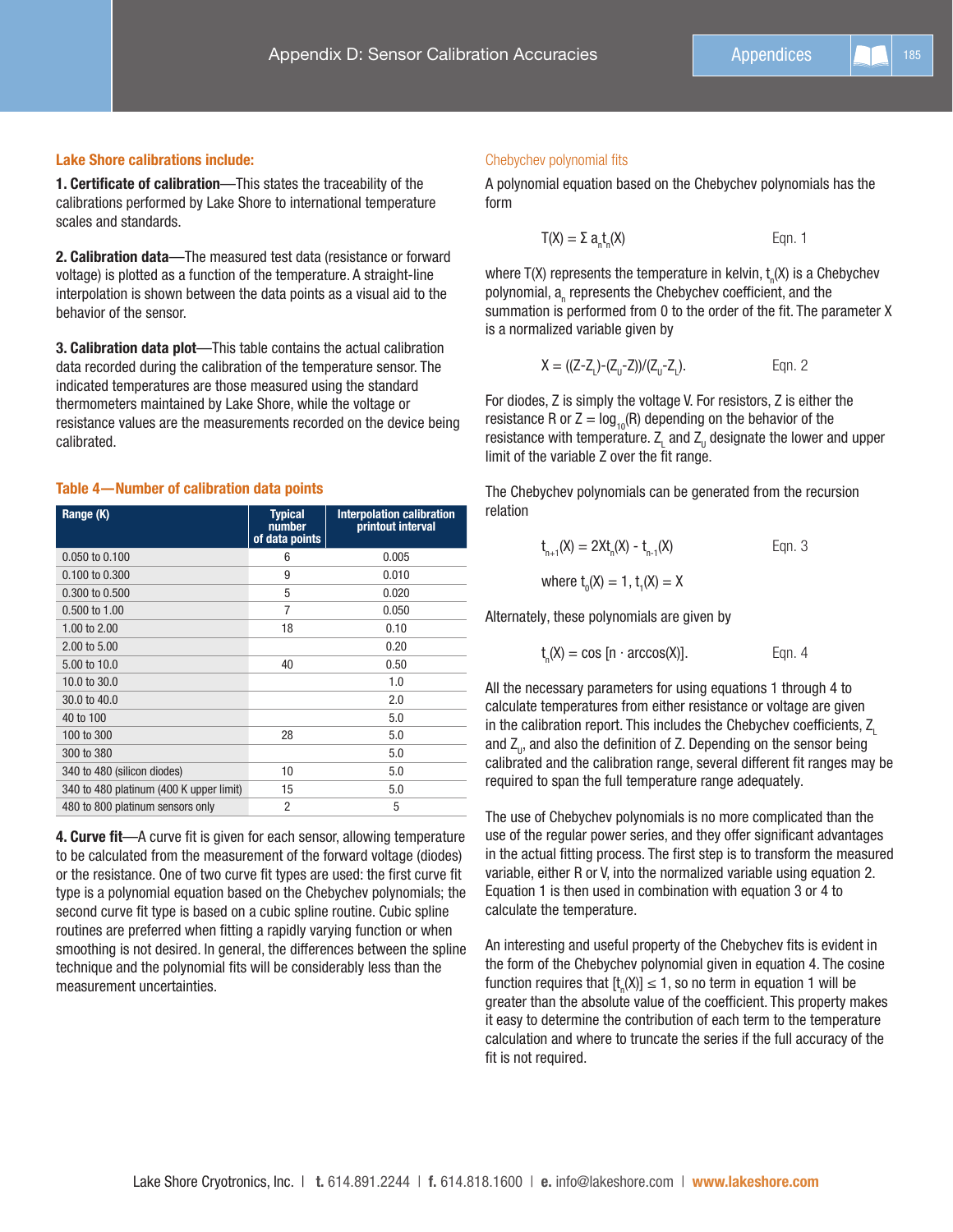#### Table 5-Calibrated sensors: typical accuracy<sup>5</sup>

|                                    |            |                          |                          |                          |                                                                                                                                                                                                                                |                          | <b>Temperature</b>       |                          |                          |                          |                          |                          |                          |
|------------------------------------|------------|--------------------------|--------------------------|--------------------------|--------------------------------------------------------------------------------------------------------------------------------------------------------------------------------------------------------------------------------|--------------------------|--------------------------|--------------------------|--------------------------|--------------------------|--------------------------|--------------------------|--------------------------|
|                                    | 0.05K      |                          | $0.1 K \ 0.3 K$          | 0.5 K                    | $-1K$                                                                                                                                                                                                                          | 1.4K                     | 4.2K                     | 10K                      | 20K                      | 77 K                     | 300 K                    | 400 K                    | 500 K                    |
| <b>Silicon diode</b>               |            |                          |                          |                          |                                                                                                                                                                                                                                |                          |                          |                          |                          |                          |                          |                          |                          |
| DT-670-SD/CO                       |            |                          |                          |                          | $\overline{\phantom{0}}$                                                                                                                                                                                                       | $±12$ mK                 | $±12$ mK                 | $±12$ mK                 | $±14$ mK                 | $±22$ mK                 | $±32$ mK                 | $±45$ mK                 | $±50$ mK                 |
| DT-670-CU/CO/LR/CY/ET/BO           |            |                          |                          |                          |                                                                                                                                                                                                                                | $±12$ mK                 | $±12$ mK                 | $±12$ mK                 | $±14$ mK                 | $±22$ mK                 | $\pm 32$ mK              |                          |                          |
| DT-414                             |            |                          | $\overline{\phantom{0}}$ | $\qquad \qquad$          | -                                                                                                                                                                                                                              |                          | $±12$ mK                 | $±12$ mK                 | $±14$ mK                 | $±22$ mK                 | $±32$ mK                 | $\qquad \qquad -$        | —                        |
| DT-421                             |            |                          |                          |                          | -                                                                                                                                                                                                                              | $±12$ mK                 | $±12$ mK                 | $±12$ mK                 | $±14$ mK                 | $±22$ mK                 | $\pm 32$ mK              | —                        |                          |
| DT-470-SD/CO                       |            | ÷.                       |                          |                          | $\overline{\phantom{0}}$                                                                                                                                                                                                       | $±12$ mK                 | $±12$ mK                 | $±12$ mK                 | $±14$ mK                 | $±22$ mK                 | $\pm 32$ mK              | $±45$ mK                 | $±50$ mK                 |
| DT-470-BO/BR/CU/CY/ET/LR/MT        |            |                          |                          | $\overline{\phantom{0}}$ |                                                                                                                                                                                                                                | $±12$ mK                 | $±12$ mK                 | $±12$ mK                 | $±14$ mK                 | $±22$ mK                 | $±32$ mK                 |                          |                          |
| DT-471-SD/CO                       |            |                          |                          |                          |                                                                                                                                                                                                                                |                          |                          | $±12$ mK                 | $±14$ mK                 | $±22$ mK                 | $\pm 32$ mK              | $±45$ mK                 | $±50$ mK                 |
| DT-471-BO/BR/CU/CY/ET/LR/MT        |            |                          |                          |                          |                                                                                                                                                                                                                                |                          | $\overline{\phantom{0}}$ | $±12$ mK                 | $±14$ mK                 | $±22$ mK                 | $\pm 32$ mK              |                          |                          |
| <b>Cernox®</b>                     |            |                          |                          |                          |                                                                                                                                                                                                                                |                          |                          |                          |                          |                          |                          |                          |                          |
| CX-1010-AA/CD/CO/CU/LR/ET/MT/SD    |            | $±3$ mK                  | $\pm 3.5$ mK             | $±4.5$ mK                | $±5$ mK                                                                                                                                                                                                                        | $±5$ mK                  | $±5$ mK                  | $±6$ mK                  | $±9$ mK                  | $±25$ mK                 | $±75$ mK                 | $\overline{\phantom{0}}$ |                          |
| CX-1010-BC                         |            | $\mathcal{L}$            | $\overline{\phantom{0}}$ |                          | $\overline{\phantom{0}}$                                                                                                                                                                                                       | $±5$ mK                  | $±5$ mK                  | $±6$ mK                  | $±9$ mK                  | $±25$ mK                 | $±75$ mK                 | $\overline{\phantom{0}}$ |                          |
| CX-1030-AA/CD/C0/CU/LR/ET/MT/SD    |            |                          | $±3$ mK                  | $±4$ mK                  | $±5$ mK                                                                                                                                                                                                                        | $±5$ mK                  | $±5$ mK                  | $±6$ mK                  | $±9$ mK                  | $±25$ mK                 | $±75$ mK                 |                          |                          |
| CX-1030-BC                         |            |                          |                          |                          |                                                                                                                                                                                                                                | $±5$ mK                  | $±5$ mK                  | $±6$ mK                  | $±9$ mK                  | $\pm 25$ mK              | $±75$ mK                 | $\overline{\phantom{0}}$ |                          |
| CX-1050-AA/BC/CD/CO/CU/LR/ET/MT/SD |            |                          |                          |                          | $\overline{\phantom{a}}$                                                                                                                                                                                                       | $±5$ mK                  | $±5$ mK                  | $±6$ mK                  | $±9$ mK                  | $±16$ mK                 | $±40$ mK                 |                          |                          |
| CX-1070-AA/BC/CD/CO/CU/LR/ET/MT/SD |            |                          |                          |                          | -                                                                                                                                                                                                                              | $\overline{\phantom{0}}$ | $±5$ mK                  | $±6$ mK                  | $±9$ mK                  | $±16$ mK                 | $±40$ mK                 | $\overline{\phantom{0}}$ |                          |
| CX-1080-AA/BC/CD/CO/CU/LR/ET/MT/SD |            |                          |                          | $\overline{\phantom{0}}$ | $\overline{\phantom{0}}$                                                                                                                                                                                                       |                          |                          |                          | $±9$ mK                  | $±16$ mK                 | $±40$ mK                 | $\overline{\phantom{0}}$ |                          |
| CX-1030-CO/SD-HT                   |            | $\overline{\phantom{0}}$ | $\pm 3$ mK               | $±4$ mK                  | $±5$ mK                                                                                                                                                                                                                        | $±5$ mK                  | $±5$ mK                  | $\pm 6$ mK               | $±9$ mK                  | $±16$ mK                 | $±40$ mK                 | $\pm 65$ mK              | $\overline{\phantom{0}}$ |
| CX-1050-CO/SD-HT                   |            |                          |                          |                          | $\overline{\phantom{0}}$                                                                                                                                                                                                       | $±5$ mK                  | $±5$ mK                  | $±6$ mK                  | $±9$ mK                  | $±16$ mK                 | $±40$ mK                 | $\pm 65$ mK              | $\overline{\phantom{0}}$ |
| CX-1070-CO/SD-HT                   |            |                          |                          |                          |                                                                                                                                                                                                                                | $\overline{\phantom{0}}$ | $±5$ mK                  | $±6$ mK                  | $±9$ mK                  | $±16$ mK                 | $±40$ mK                 | $\pm 65$ mK              |                          |
| CX-1080-CO/SD-HT                   |            |                          |                          |                          | $\sim$                                                                                                                                                                                                                         | $\overline{\phantom{0}}$ |                          |                          | $±9$ mK                  | $±16$ mK                 | $±40$ mK                 | $\pm 65$ mK              | $\overline{\phantom{0}}$ |
| $Box^{\mathsf{m}}$                 |            |                          |                          |                          |                                                                                                                                                                                                                                |                          |                          |                          |                          |                          |                          |                          |                          |
| RX-102A-AA/CD                      | $\pm 3$ mK | $\pm 3.5$ mK             | $±4$ mK                  | $\pm 4.5$ mK             | $\pm 5.5$ mK                                                                                                                                                                                                                   | $±5$ mK                  | $±16$ mK                 | $±18$ mK                 | $\pm 37$ mK              |                          | —                        | $\overline{\phantom{0}}$ | $\qquad \qquad$          |
| RX-103A-AA/CD                      |            |                          |                          |                          | $\mathcal{L}$                                                                                                                                                                                                                  | $±5$ mK                  | $±17$ mK                 | $±22$ mK                 | $\pm 38$ mK              |                          | ÷.                       | $\overline{\phantom{0}}$ |                          |
| RX-202A-AA/CD                      | $\pm 3$ mK | $\pm 3.5$ mK             | $±4$ mK                  | $\pm 4.5$ mK             | $\pm 5.5$ mK                                                                                                                                                                                                                   | $±5$ mK                  | $±16$ mK                 | $±18$ mK                 | $±37$ mK                 |                          |                          | $\overline{\phantom{0}}$ |                          |
| <b>Platinum</b>                    |            |                          |                          |                          |                                                                                                                                                                                                                                |                          |                          |                          |                          |                          |                          |                          |                          |
| PT-102                             |            |                          |                          |                          | and the contract of the contract of the contract of the contract of the contract of the contract of the contract of the contract of the contract of the contract of the contract of the contract of the contract of the contra | $\overline{\phantom{0}}$ |                          |                          | $±10$ mK                 | $±12$ mK                 | $\pm 23$ mK              | $±40$ mK                 | $±46$ mK                 |
| PT-103                             |            |                          |                          |                          | ÷                                                                                                                                                                                                                              |                          |                          |                          | $±10$ mK                 | $±12$ mK                 | $\pm 23$ mK              | $±40$ mK                 | $±46$ mK                 |
| PT-111                             |            |                          |                          |                          | -                                                                                                                                                                                                                              |                          |                          | $\overline{\phantom{0}}$ | $±10$ mK                 | $±12$ mK                 | $\pm 23$ mK              | $±40$ mK                 | $±46$ mK                 |
| Germanium                          |            |                          |                          |                          |                                                                                                                                                                                                                                |                          |                          |                          |                          |                          |                          |                          |                          |
| GR-50-AA/CD                        | $±5$ mK    | $±5$ mK                  | $±5$ mK                  | $±5$ mK                  | $±6$ mK                                                                                                                                                                                                                        | $\pm 6$ mK               | $±6$ mK                  |                          | $\overline{\phantom{0}}$ | $\overline{\phantom{0}}$ | $\overline{\phantom{0}}$ |                          |                          |
| GR-300-AA/CD                       |            |                          | $±4$ mK                  | $±4$ mK                  | $±4$ mK                                                                                                                                                                                                                        | $±4$ mK                  | $±4$ mK                  | $±4$ mK                  | $\pm 8$ mK               | $±25$ mK                 | $\overline{\phantom{0}}$ | —                        |                          |
| GR-1400-AA/CD                      |            | $\overline{\phantom{0}}$ |                          |                          | $\overline{\phantom{0}}$                                                                                                                                                                                                       | $±4$ mK                  | $±4$ mK                  | $±4$ mK                  | $±7$ mK                  | $±15$ mK                 |                          | $\overline{\phantom{0}}$ |                          |

 $5$ All accuracies are: 2 o figures; [(calibration uncertainty)<sup>2</sup> + (reproducibility)<sup>2</sup>]<sup>0.5</sup>; for additional information, please see Appendix D.

The Chebychev polynomial fit is a smoothing fit and often yields a better representation of the calibration, as it can eliminate some random errors. Along with each set of Chebychev coefficients, a deviation table is given to show how well the polynomial fits the measured test data. This table gives the measured resistance or voltage, the measured temperature, and the temperature calculated from the fit equation. The last column gives the difference in millikelvin (0.001 K) between the measured value and the calculated value. A root mean square (RMS) deviation is given as an indication of the overall quality of the fit and as an indication of the accuracy with which the equation represents the calibration data. Chebychev polynomial fits are provided for all resistance temperature sensor calibrations.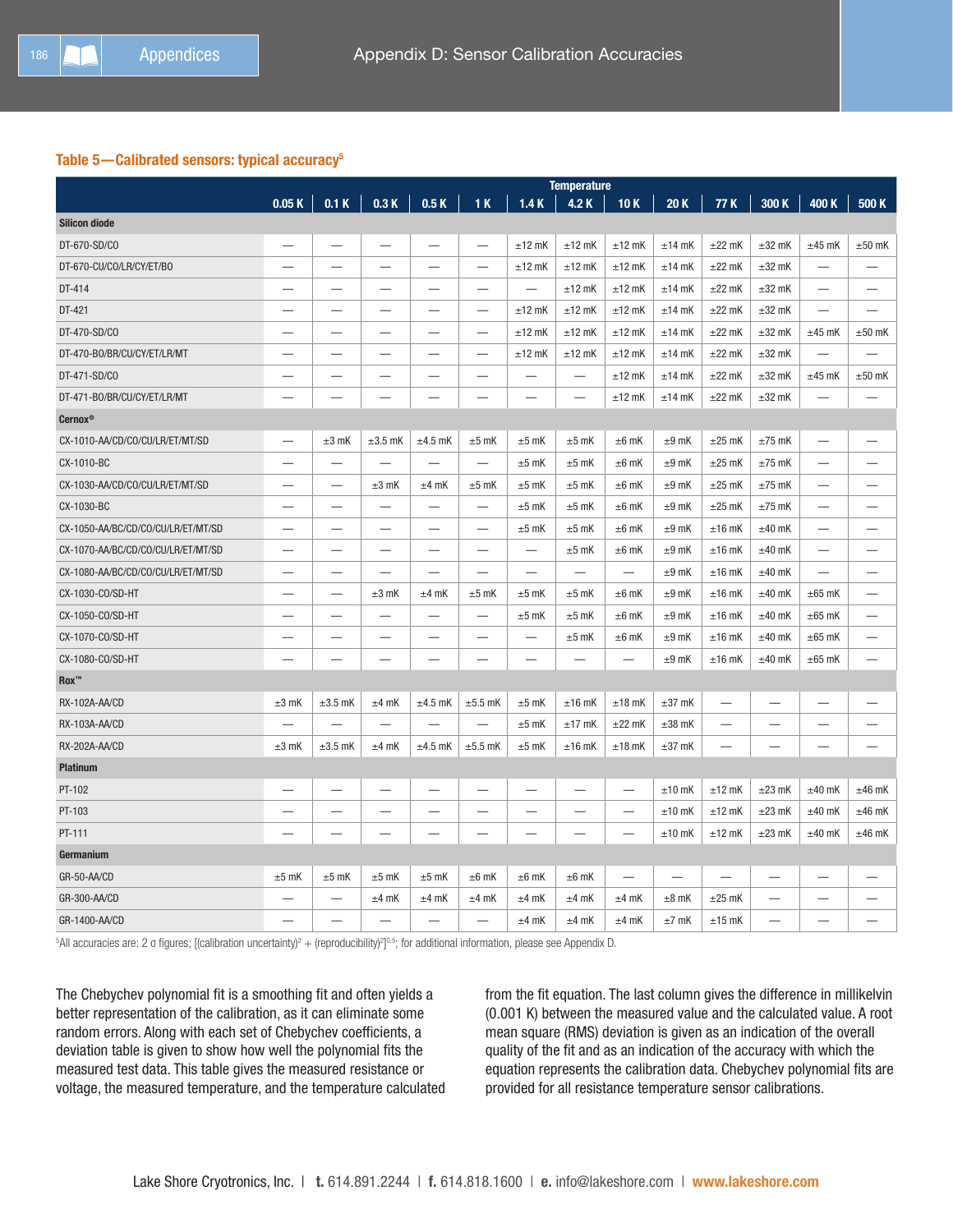A polynomial fit to the as-measured data is an additional source of uncertainty when using the sensor. In the polynomials provided with this set of calibration data, the standard deviation of the fit can be used as an estimate of this additional temperature uncertainty. The standard deviation of fit is determined from the following equation:

$$
\sigma_{fit}^2 = \frac{\sum_{i=1}^{N} (T_i - T_{icalc})^2}{N - n} = \frac{N}{N - n} (\Delta T_{RMS})^2
$$
 Eqn. 5

where

σfit = standard deviation of the fit

 ${\sf T}_{\sf i}$  = measured temperature for point i

 $T_{\text{icalc}}$  = the temperature calculated from the polynomial equation for point i

 $N =$  number of data points in fit range

 $n =$  number of fit coefficients

 $\Delta T_{RMS}$  = root mean square deviation of fit

A value of  $\Delta T_{\text{RMS}}$  is given for each range of fit.

#### Cubic spline fit

Some device types (e.g., GaAlAs diode thermometers) have either a fine structure that is undesirably smoothed by a Chebychev polynomial fit or else a rapidly varying response with temperature. For these devices, a cubic spline fit is provided. A cubic spline fit creates a cubic equation for each interval between calibration points. At each calibration point, the method requires that the cubic equations on either side of the calibration point match in value, first derivative (slope), and second derivative (curvature) at the calibration point. For this fit method, a table is provided listing temperature (T), forward voltage (V), and curvature (C) for each calibration point. In use, the voltage V is measured at the unknown temperature T. Using the provided table, the bracketing calibration points  $V(k)$  and  $V(k+1)$  are determined and the following quantities are defined:

| $dV=V(k+1)-V(k), dT=T(k+1)-T(k), dx=V-V(k),$            | Eqn. $6$ |
|---------------------------------------------------------|----------|
| from which $S(0)=T(k)$ ,                                | Egn. 7   |
| $S(1) = (dT/dV) - dV \cdot (2 \cdot C(k) + C(k+1))/6$ , | Egn. 8   |
| $S(2)=C(k)/2$ , and                                     | Egn. 9   |
| $S(3)=(C(k+1)-C(k))/(6 \cdot dV)$ are derived.          | Egn. 10  |
|                                                         |          |

Finally, the temperature is calculated as

 $T = S(0) + S(1) \cdot dx + S(2) \cdot dx^2 + S(3) \cdot dx^3$ . Eqn. 11

A major difference between the Chebychev polynomial fit and the cubic spline fit is that the cubic spline fit provides no smoothing. The curve fit produced by this method passes through each calibration point exactly, so there are no error terms to report.

5. Interpolation table—A complete interpolation table is provided over the calibration range of the sensor. This table lists the temperature, the resistance (resistance sensors) or voltage (diode sensors), the sensitivity (dR/dT or dV/dT), and, in the case of resistors, a normalized dimensionless sensitivity  $\left[\frac{d(\log R)}{d(\log T)}\right] = \left(\frac{T}{R}\right) \cdot \left(\frac{dR}{dT}\right)\right].$ The interpolation table lists resistance or voltage as a function of temperature, which is the reverse of the curve fit, which gives temperature as a function of sensor units. A cubic spline routine is used to calculate the resistance or voltage at a predetermined set of temperatures. For resistors, the interpolation table is calculated from the smoothed data produced by the Chebychev curve fit. For diodes, however, the interpolation table is calculated from the raw data in order to maintain the fine structure of the sensors' temperature response. Consequently, slight differences between the polynomial equations and the interpolation table are expected. These differences may be on the order of the RMS deviations for the polynomial fits. For resistors, these differences are typically about one tenth the calibration uncertainty. For diodes, the differences may be on the order of the calibration uncertainty in the regions of high curvature and one tenth the calibration uncertainty in the linear regions.

6. Breakpoint table—Lake Shore temperature instruments provide a seamless solution for measuring temperature sensors and converting the measurement into temperature units. This conversion requires the entry of the temperature response curve into the instrument. For calibrated sensors, this is accomplished through the use of a breakpoint table. With each calibration, Lake Shore provides breakpoint table formats to optimize the performance of the sensor when used with a Lake Shore instrument. The formats provided are compatible with any Lake Shore instrument produced over the last twenty years that accepts user curves. Software is also provided to install the breakpoint table file into most instruments using USB, Ethernet, IEEE-488, or RS-232 interfaces (instrument dependent).

In addition to the breakpoint table and software mentioned above, the CalCurve™ service provides the user with additional alternatives for installing a temperature response curve into a Lake Shore instrument. When the sensor and instrument are ordered together, a factory installed CalCurve service can be provided. A CalCurve can be done in the field when additional or replacement sensors are installed. In this case, curve data is loaded into a non-volatile memory that can be installed into the instrument by the user.

If the sensor is used with customer provided equipment (e.g., voltmeter, current source, and computer) then the curve fit (Chebychev or cubic spline) described in number 4 above should be used. The breakpoint tables are not necessary in this case.

Caution: Proper calculation of a breakpoint table is based upon the interpolation method utilized by the specific instrument for which it is intended. The use of the breakpoint table in an instrument that uses a different interpolation method can cause significant conversion errors.